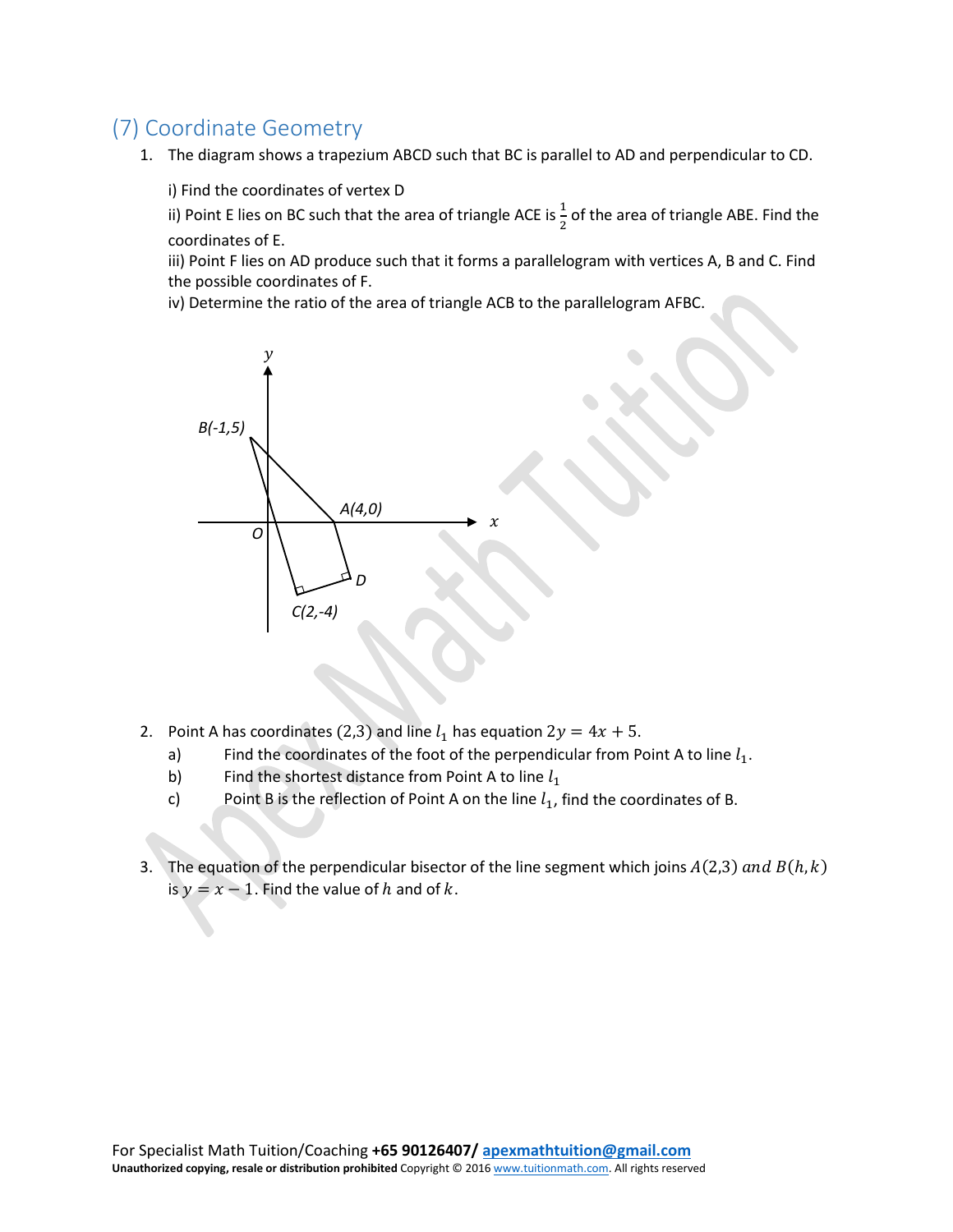4. The diagram shows 3 vertices of a parallelogram. Given A(1,2), B(3,0) and O, find the possible positions of the fourth vertex.



- 5. The diagram above (not drawn to scale) shows kite  $ABCD$  with  $DC$  parallel to the x-axis. The area of triangle ADC is 3 times that of triangle ABC. Given that  $C(7, -2)$  and the equation of the diagonal BD is  $2y = x$ , find
	- i) Coordinates of D
	- ii) Coordinates of E
	- iii) Coordinates of A
	- iv) Coordinates of B



 $\mathcal{Y}$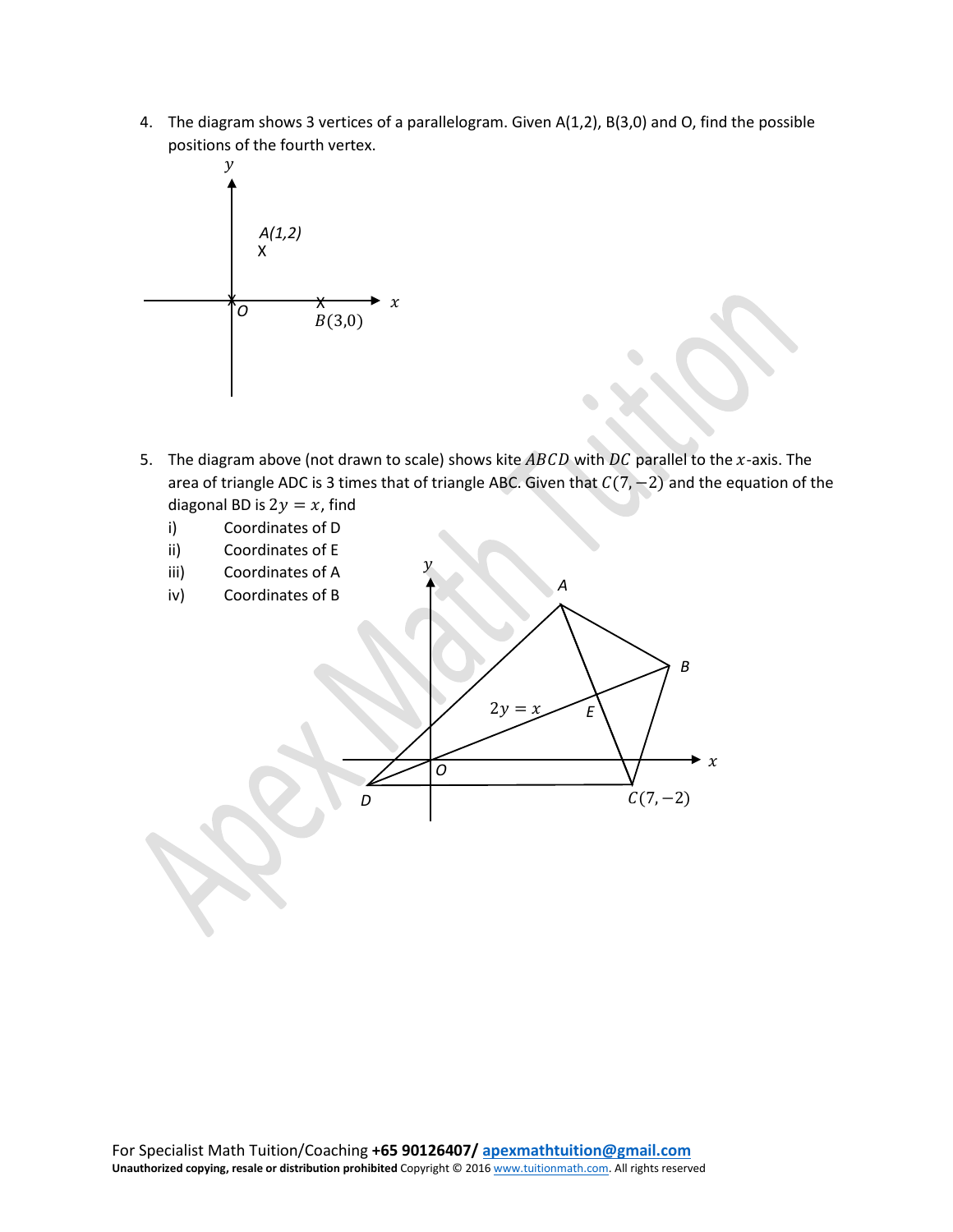6. Three points A, B and C lies on a straight line such that  $AB = 2BC$ . The coordinates of point B is  $(4, -2)$  and tan  $\theta = \frac{2}{3}$ . Find the

i) equation of line  $AC$ 

ii) coordinates of  $A$  and  $C$ 

iii) coordinates of the point on line  $AC$  that is closest to  $O$ . (Leave you answer to the nearest 3 s.f.)



- 7. The diagram shows a trapezium OABC. The equation of  $OA$  is  $y = x$  and the equation of OC is  $2y + x = 0$ . Line OA is parallel to CB and perpendicular to AB. Point B is on the x-axis. The length of  $OA$  is  $4\sqrt{2}$  units.
	- i) Find the coordinates of  $A$
	- ii) Find the coordinates of  $B$

iii) Find the coordinates of  $C$ .

- $\mathcal C$ *A B*  $\chi$  $\mathcal{V}$ *O*  $\nu =$  $2y + x = 0$
- iv) Hence, calculate the area of trapezium  $OABC$ .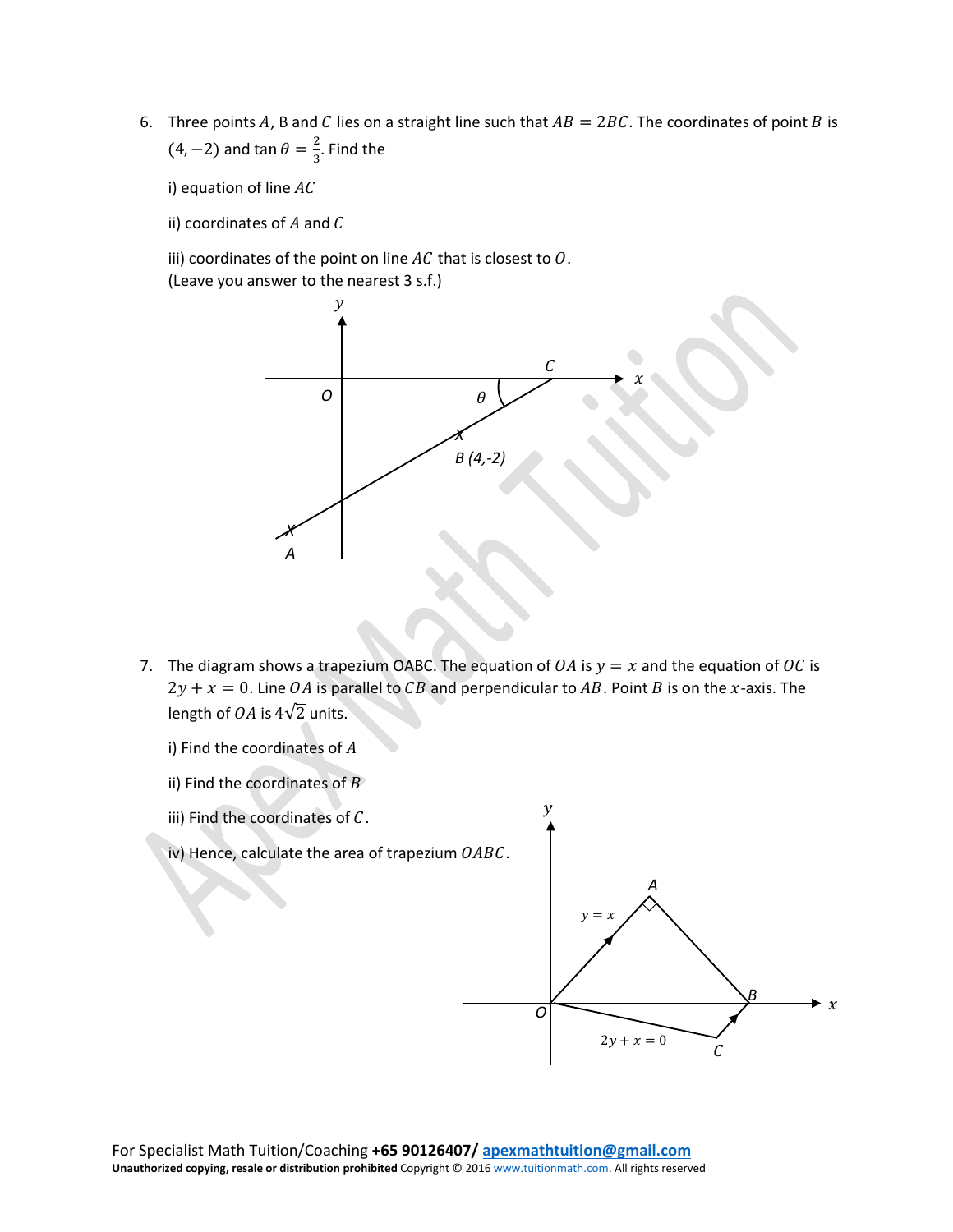- 8. ABCD is a trapezium with AB parallel to BC. The equation of DC is  $6y = 11x 41$ . Given that midpoint of AD lies on the  $y$ -axis and the midpoint of  $BD$  lies on the  $x$ -axis, find i) the coordinates of  $D$ 
	- ii) the coordinates of  $C$
	- iii) area of ABCD
	- iv) the perpendicular distance between AD and BC (leaving your answer to 3 s.f.)



9. In the diagram, ABCD is a rectangle. The coordinates of A are (-1,2) and the equation of BC is  $3y + x = 25$ . Given that the area of ABCD is 80 units<sup>2</sup>, find the coordinates of B, C and D.